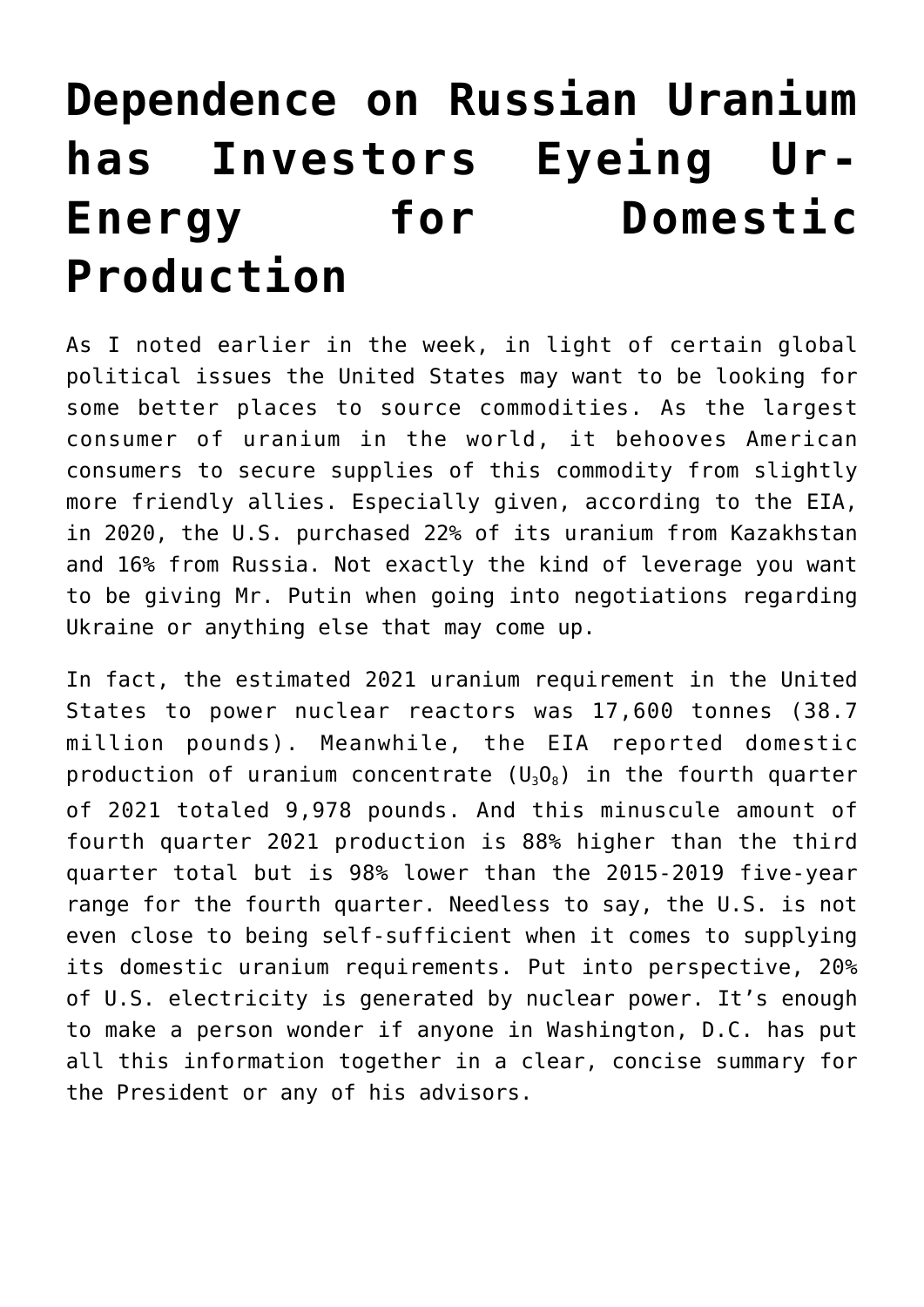## Figure 1. Uranium concentrate production in the United States, 1996 to fourth-quarter 2021

pounds U308



Source: U.S. Energy Information Administration, Form EIA-851A, Domestic Uranium Production Report (Annual), and Form EIA-851Q, Domestic Uranium Production Report (Quarterly)

## Source: [U.S. Energy Information Administration](https://www.eia.gov/uranium/production/quarterly/)

To me, it seems pretty obvious that someone might want to suggest that this becomes a bit more of a priority for this and future administrations. Granted in December 2020, Congress passed the Consolidated Appropriations Act, 2021 ([Pub. L.](https://www.govinfo.gov/link/plaw/116/public/260?link-type=html) [116-260\)](https://www.govinfo.gov/link/plaw/116/public/260?link-type=html) that makes \$75 million available to the Department of Energy for the establishment of the Uranium Reserve Program. However, without being an expert at navigating the status of congressional acts, it appears this has only just concluded the request for information period and that not much has been done (but please correct me if this is inaccurate). In the meantime, I would suggest that there needs to be more domestic uranium production to prevent 20% of the electrical grid from potentially being at risk.

Enter [Ur-Energy Inc.](https://www.ur-energy.com/) (NYSE American: URG | TSX: URE), and its uranium mining, recovery and processing operations, as well as the exploration and development of uranium mineral properties all within the friendly confines of the United States of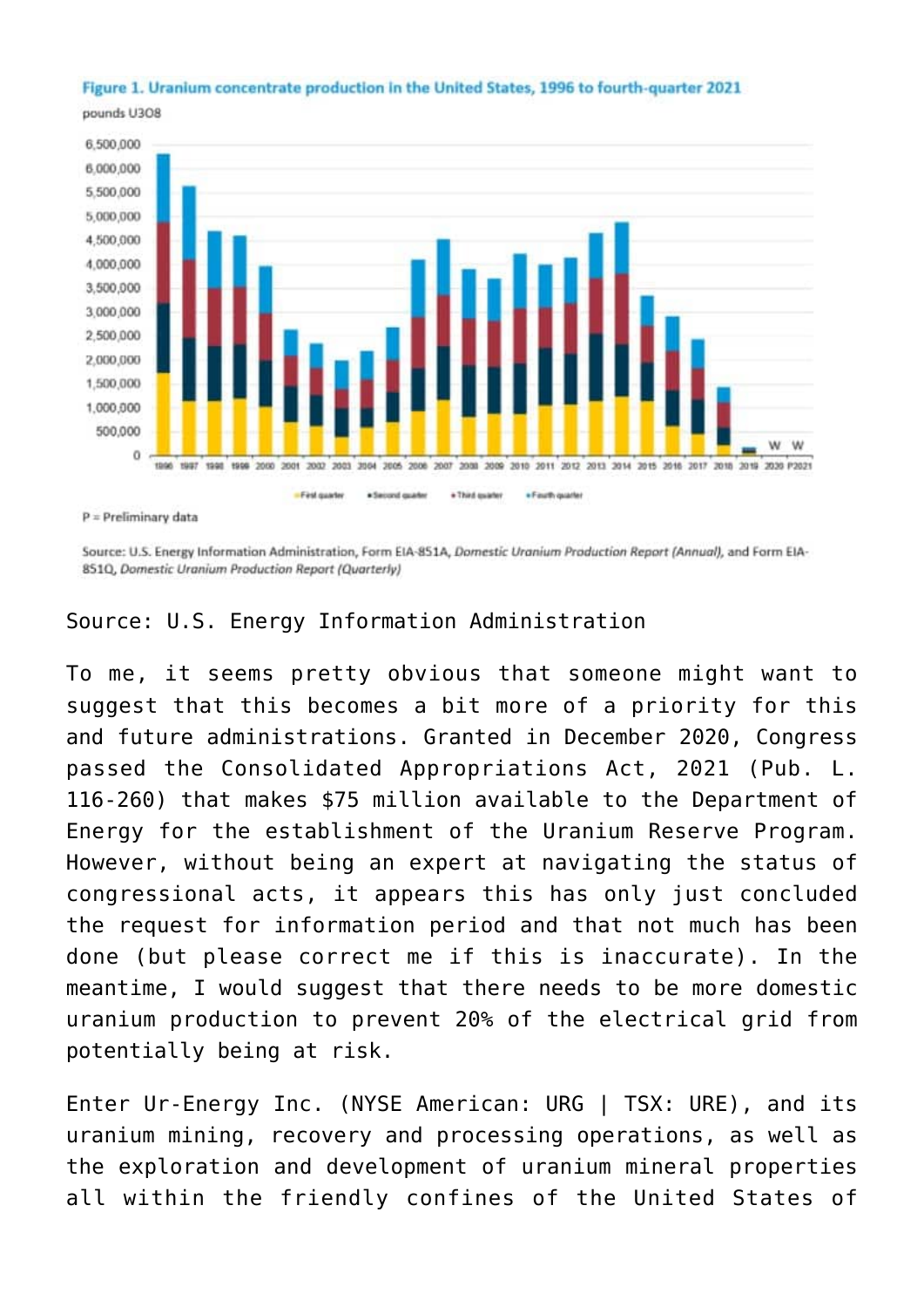America. The Company boasts a cash position as of October 27, 2021, of \$40.9 million plus nearly 285,000 pounds of finished, U.S. produced  $U_3O_8$  inventory, worth just over \$12 million at recent spot prices. At its flagship Lost Creek in-situ recovery (ISR) uranium facility in south-central Wyoming, the Company announced at the beginning of November the [commencement of a development program](https://investorintel.com/markets/uranium-energy/uranium-energy-news/ur-energy-releases-2021-q3-results-and-announces-lost-creek-development-program-to-advance-readiness-to-ramp-up/) that will advance the facility from reduced operations to full production-ready status.

Initiated in October, the development program will see the next header house in Mine Unit 2 completed in Q1/22 and ready for immediate production when warranted. After completing the new header house, Ur-Energy will proceed with a delineation drill program in H1/22, which will enable the development and construction of the next four header houses in Mine Unit 2. The estimated cost of these development programs is \$2.2 million. In 2021, the Wyoming Uranium Recovery Program approved the amendment to the Lost Creek source material license which grants the Company access to six planned mine units in addition to the already licensed three mine units at Lost Creek. The Lost Creek facility has the constructed and licensed capacity to process up to 2.2 million pounds of  $U_3O_8$  per year and sufficient mineral resources to feed the processing plant for several years.

The Company's second uranium ISR project, Shirley Basin, stands ready for development and construction. Having received all remaining major approvals in 2021, Ur-Energy has effectively doubled it's licensed and permitted production capacity. Estimates for Mine Development (\$12.3 million) and CapEx (\$18.3 million) are \$30.6 million which should enable the Company to reach approximately a 1 million pound run rate in 15-18 months. By comparison, Lost Creek operations can increase to full production rates in as little as nine months with development expenses during the full period of ramp-up estimated to be approximately \$14 million.